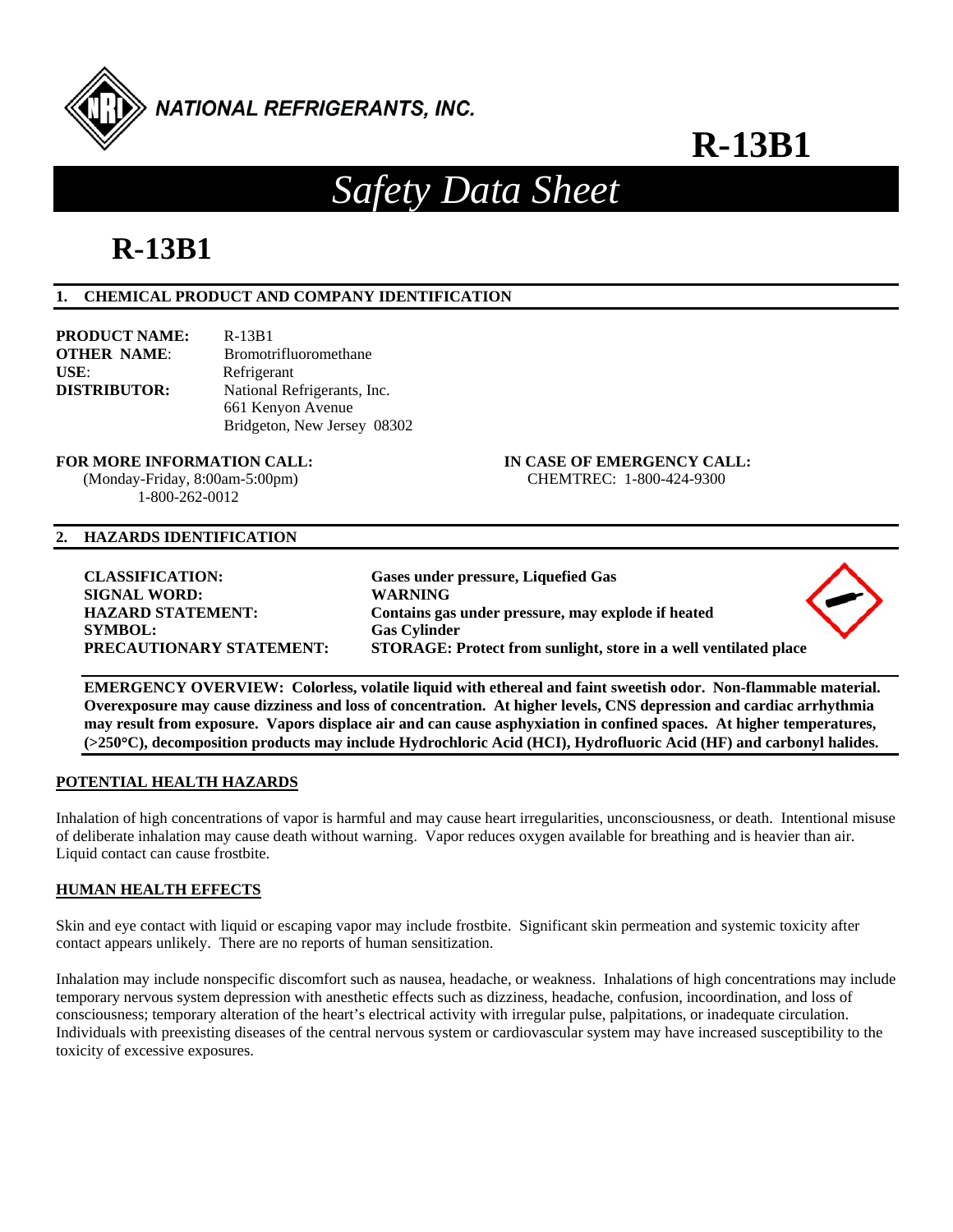

#### **3. COMPOSITION / INFORMATION ON INGREDIENTS**

#### **INGREDIENT NAME CAS NUMBER WEIGHT %**

Bromotrifluoromethane 75-63-8 100

# **COMMON NAME and SYNONYMS**

R-13B1; CFC13B1

There are no impurities or stabilizers that contribute to the classification of the material identified in Section 2

#### **4. FIRST AID MEASURES**

**INHALATION:** If inhaled, immediately remove to fresh air. Keep person calm. If not breathing, give artificial respiration. If breathing is difficult, give oxygen. Call a physician.

**SKIN:** Flush area with plenty of water. Remove contaminated clothing. Wash clothing before reuse. Call a physican.

**EYES:** In case of contact, immediately flush eyes with plenty of water for at least 15 minutes. Call a physician.

**INGESTION:** Ingestion is not considered a potential route of exposure.

**ADVICE TO PHYSICIAN:** Product is an asphyxiant and may induce cardiac muscle sensitization to epinephrine-like compounds. Do not give adrenaline or similar sympathomimetic drugs.

# **5. FIRE FIGHTING MEASURES**

#### **FLAMMABLE PROPERTIES**

**FLASH POINT:** Nonflammable **FLASH POINT METHOD:** Not applicable **AUTOIGNITION TEMPERATURE:** Not established **UPPER FLAME LIMIT (volume % in air):** Not applicable **LOWER FLAME LIMIT (volume % in air):** Not applicable **FLAME PROPAGATION RATE (solids):** Not applicable **OSHA FLAMMABILITY CLASS:** Not applicable

#### **EXTINGUISHING MEDIA:**

As appropriate for combustibles in area.

#### **UNUSUAL FIRE AND EXPLOSION HAZARDS:**

 Move container from the fire area, if possible. Cool fire exposed containers with water well after the fire is out to prevent possible explosions.

#### **SPECIAL FIRE FIGHTING PRECAUTIONS/ INSTRUCTIONS**:

 In the event of fire, wear full protective clothing and NIOSH approved self-contained breathing apparatus with full face piece, operated in the positive pressure mode.

**\_\_\_\_\_\_\_\_\_\_\_\_\_\_\_\_\_\_\_\_\_\_\_\_\_\_\_\_\_\_\_\_\_\_\_\_\_\_\_\_\_\_\_\_\_\_\_\_\_\_\_\_\_\_\_\_\_\_\_\_\_\_\_\_\_\_\_\_\_\_\_\_\_\_\_\_\_\_\_\_\_\_\_\_\_\_\_\_\_\_\_\_\_\_\_\_\_\_\_\_\_\_\_\_\_\_\_\_**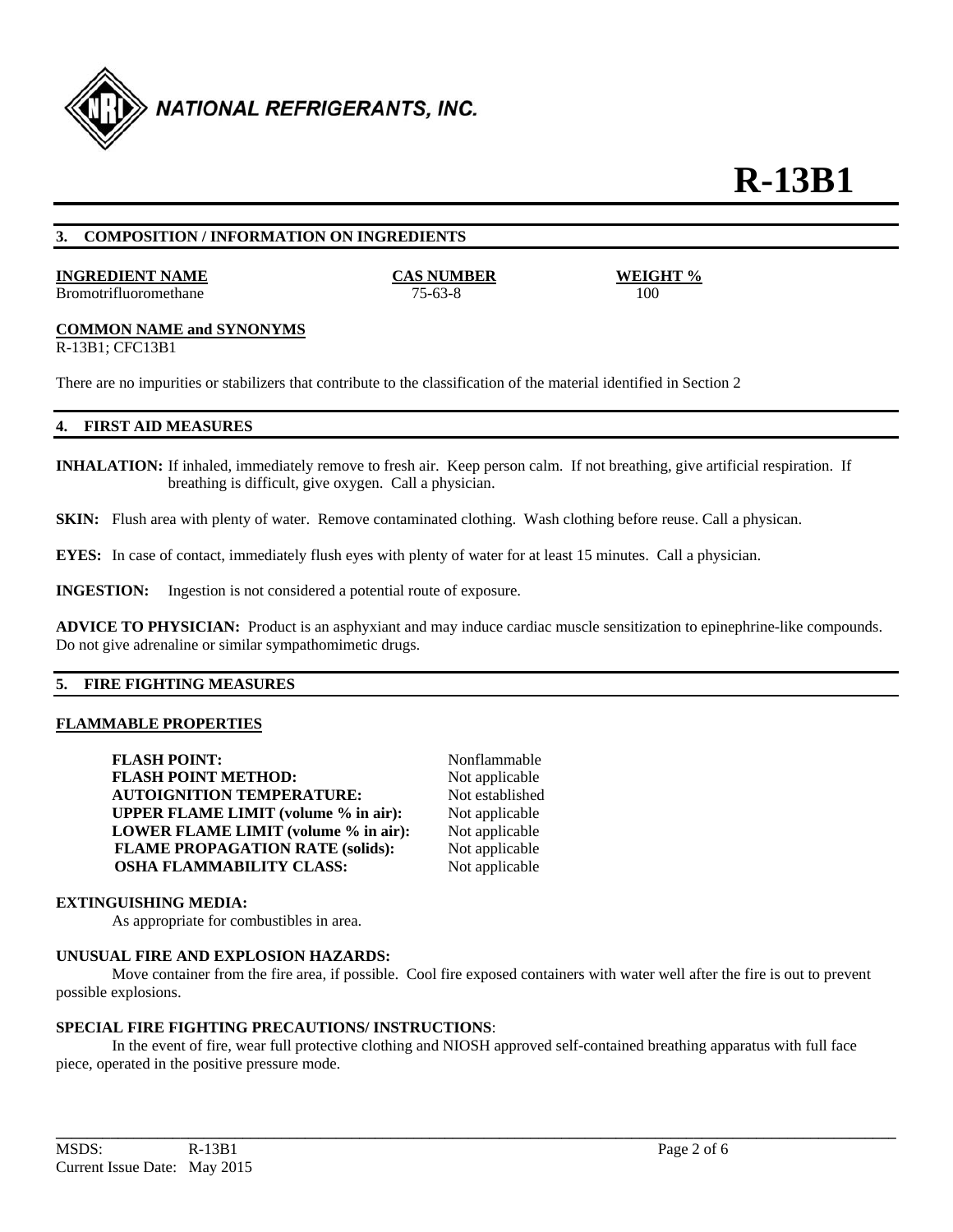

# **6. ACCIDENTAL RELEASE MEASURES**

**IN CASE OF SPILL OR OTHER RELEASE:** Ventilate the area and remove all ignition source. Contain the spill by building a dike using absorbent material. Collect the remainder of the spill with absorbent material and place into a drum approved for waste disposal. Flush area with water.

# **Spills and releases may have to be reported to Federal and/or local authorities. See Section 15 regarding reporting requirements.**

#### **7. HANDLING AND STORAGE**

**NORMAL HANDLING:** (Always wear recommended personal protective equipment.) Minimize vaporization by sealing in a tightly closed container. Avoid eye and skin contact. Avoid breathing this substance. When transferring from containers, ground and bond both containers. Do not drop, reuse or refill container. Do not cut, grind or weld on or near container due to possible toxic fume generation.

#### **STORAGE RECOMMENDATIONS:**

Store in a cool, well ventilated area. Keep away from heat, sparks and flames.

#### **INCOMPATIBILITIES:**

Avoid contact with alkaline earth metals, alkalis, powdered aluminum, zinc and beryllium since they may react with or accelerate decomposition of this material.

# **8. EXPOSURE CONTROLS / PERSONAL PROTECTION**

#### **ENGINEERING CONTROLS:**

 Normal ventilation for standard manufacturing procedures is generally adequate. Local exhaust should be used when large amounts are released. Mechanical ventilation should be used in low or enclosed places.

#### **PERSONAL PROTECTIVE EQUIPMENT**

 Impervious gloves and chemical splash goggles should be worn when handling liquid. Wear impervious gloves during normal working conditions. Under normal conditions, no respiratory protection is required when using this product. Self-contained breathing apparatus (SCBA) is required if a spill occurs.

| <b>EXPOSURE GUIDELINES</b>          |                  |                 |  |
|-------------------------------------|------------------|-----------------|--|
| <b>INGREDIENT NAME</b>              | <b>ACGIH TLV</b> | <b>OSHA PEL</b> |  |
| <b>Bromotrifluoromethane</b>        | $1,000$ ppm TWA  | $1,000$ ppm TWA |  |
|                                     |                  |                 |  |
| 9. PHYSICAL AND CHEMICAL PROPERTIES |                  |                 |  |
|                                     |                  |                 |  |

**\_\_\_\_\_\_\_\_\_\_\_\_\_\_\_\_\_\_\_\_\_\_\_\_\_\_\_\_\_\_\_\_\_\_\_\_\_\_\_\_\_\_\_\_\_\_\_\_\_\_\_\_\_\_\_\_\_\_\_\_\_\_\_\_\_\_\_\_\_\_\_\_\_\_\_\_\_\_\_\_\_\_\_\_\_\_\_\_\_\_\_\_\_\_\_\_\_\_\_\_\_\_\_\_\_\_\_\_** 

| <b>APPEARANCE:</b>                       | Clear                                |
|------------------------------------------|--------------------------------------|
| PHYSICAL STATE:                          | Liquefied gas                        |
| <b>MOLECULAR WEIGHT:</b>                 | 148.9                                |
| <b>CHEMICAL FORMULA:</b>                 | $CBrF_3$                             |
| <b>ODOR:</b>                             | Slight ethereal                      |
| <b>SPECIFIC GRAVITY</b> (water $= 1.0$ ) | 1.54 @ 25°C                          |
| <b>SOLUBILITY IN WATER (weight %):</b>   | <b>NEGLIGIBLE</b>                    |
| pH:                                      | Not applicalbe                       |
| <b>BOILING POINT:</b>                    | $-58^{\circ}$ C ( $-72.4^{\circ}$ F) |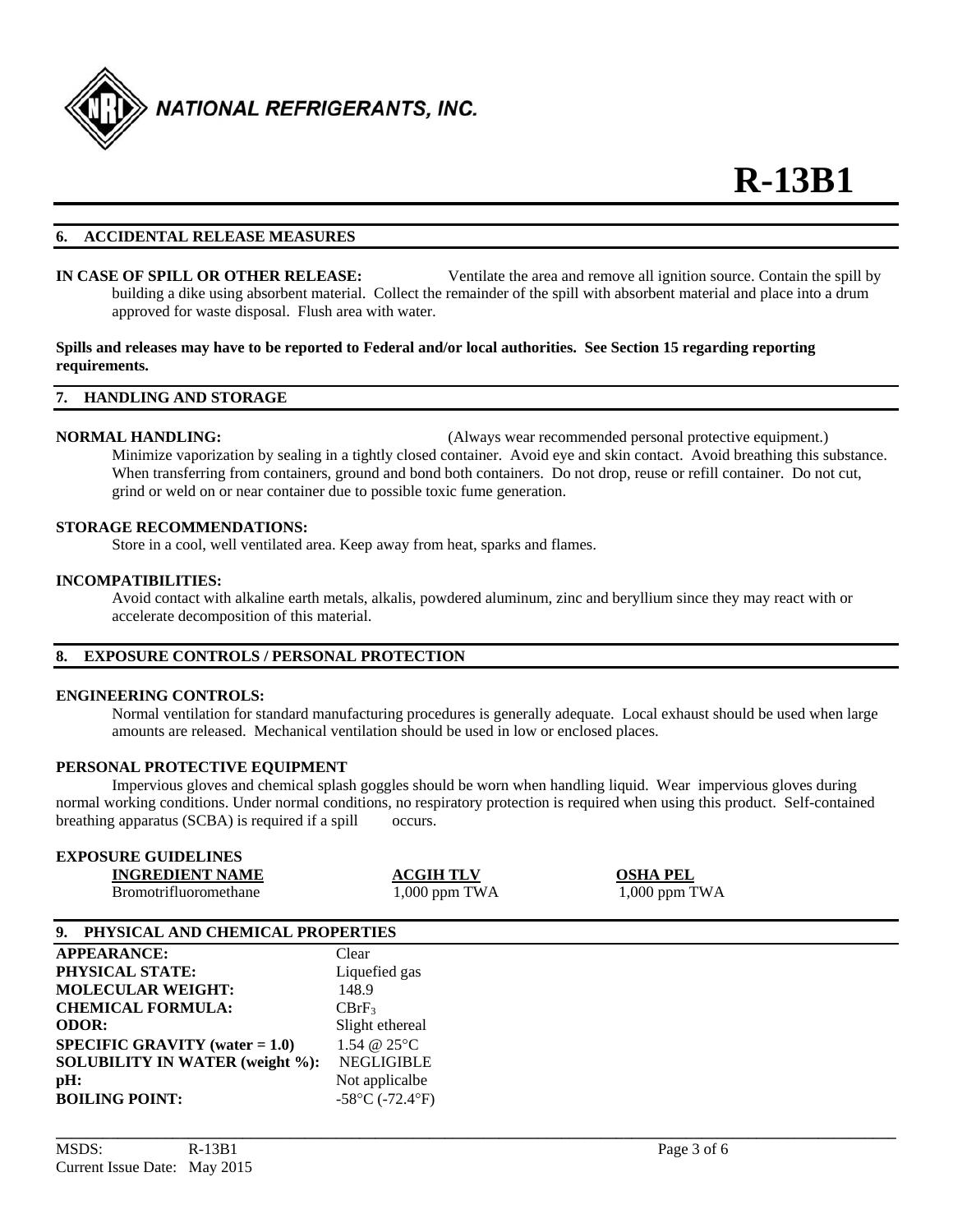

| <b>FREEZING POINT:</b>                   | $-168$ °C (-270.4 F)              |
|------------------------------------------|-----------------------------------|
| <b>VAPOR PRESSURE:</b>                   | 220 psia $@$ 20 $°C$              |
| <b>VAPOR DENSITY</b> (air $= 1.0$ ):     | 5.14                              |
| <b>EVAPORATION RATE:</b>                 | >1 Compared to $\text{CCl}_{4=1}$ |
| % VOLATILES:                             | 100                               |
| <b>ODOR THRESHHOLD:</b>                  | Not Established                   |
| <b>FLAMMABILITY:</b>                     | <b>NA</b>                         |
| LEL/UEL:                                 | None/None                         |
| <b>RELATIVE DENSITY:</b>                 | 1.54g/cm3 $@25^{\circ}C$          |
| <b>PARTITION COEFF (n-octanol/water)</b> | Log Pow: 1.86                     |
| <b>AUTO IGNITION TEMP:</b>               | Not Determined                    |
| <b>DECOMPOSITION TEMPERATURE:</b>        | $>250^{\circ}$ C                  |
| VISCOSITY:                               | NA.                               |
| <b>MELTING POINT:</b>                    | NA.                               |
| <b>FLASH POINT:</b>                      | Not Applicable                    |
|                                          |                                   |

# **10. STABILITY AND REACTIVITY**

**NORMALLY STABLE:** This product is stable**.** 

# **INCOMPATIBILITIES:**

Incompatible with alkali or alkaline earth metals – powdered Al, Zn, Be, etc.

# **HAZARDOUS DECOMPOSITION PRODUCTS:**

 Irritating and/ or toxic gases due to decomposition of the product may be generated during a fire. These include hydrobomic, hydrochloric and hydrofluoric acids. Possibly free halides and carbonyl halides.

# **HAZARDOUS POLYMERIZATION:** Will not occur

# **11. TOXICOLOGICAL INFORMATION**

# **ANIMAL DATA**:

Inhalation 4 hr. ALC: >800,000 ppm in rats

The compound is untested for skin or eye irritancy, and is untested for animal sensitization.

Effects observed in animals from single inhalation exposures to concentrations ranging from 20-80% include pulmonary changes, irregular respiration, and hyperactivity, followed by decreased activity, tissue congestion or closed eyes. Exposures at 3% caused increased urine volume and creatinine, reversible pathological changes in the kidneys, and increased urinary fluoride concentration. One study showed no arrhythmogenic effects in dogs at a concentration of 20% R-116, while another study did show some arrhythmogenic effects in both guinea pigs and dogs. Repeated exposures to rats and guinea pigs to concentrations > 12% showed altered blood counts, lung inflammation, and histologic changes in the liver. Long term exposures to > 20% resulted in an initial decrease in growth rate, but no other adverse changes were noted.

No animal test reports are available to define carcinogenic, developmental, or reproductive hazards. The compound does not produce genetic damage in bacterial cell cultures but has not been tested in animals.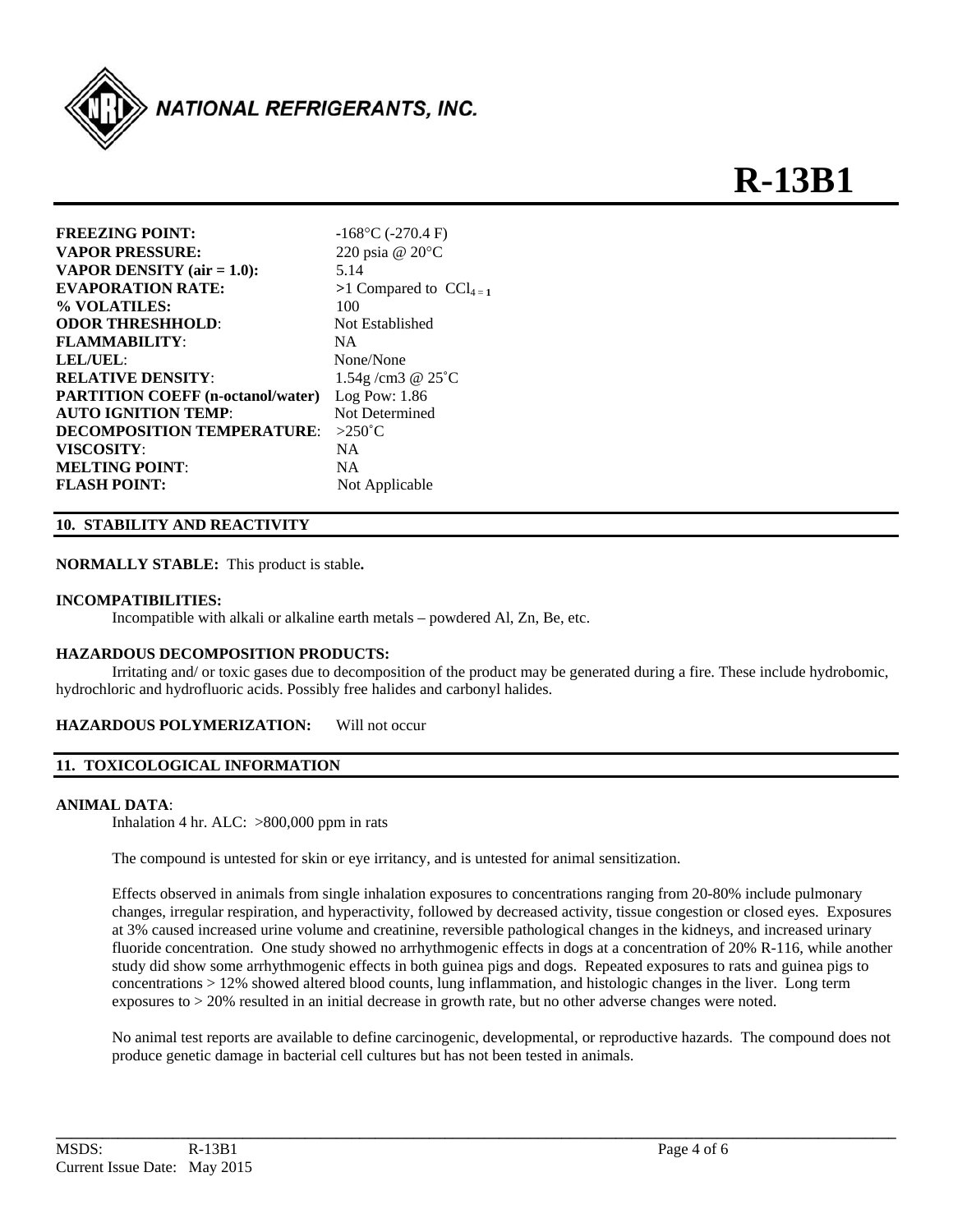

# **POTENTIAL HEALTH HAZARDS**

 Inhalation of high concentrations of vapor is harmful and may cause heart irregularities, unconsciousness, or death. Intentional misuse of deliberate inhalation may cause death without warning. Vapor reduces oxygen available for breathing and is heavier than air. Liquid contact can cause frostbite.

# **HUMAN HEALTH EFFECTS**

Skin and eye contact with liquid or escaping vapor may include frostbite. Significant skin permeation and systemic toxicity after contact appears unlikely. There are no reports of human sensitization.

Inhalation may include nonspecific discomfort such as nausea, headache, or weakness. Inhalations of high concentrations may include temporary nervous system depression with anesthetic effects such as dizziness, headache, confusion, in coordination, and loss of consciousness; temporary alteration of the heart's electrical activity with irregular pulse, palpitations, or inadequate circulation.

Individuals with preexisting diseases of the central nervous system or cardiovascular system may have increased susceptibility to the toxicity of excessive exposures.

# **CARCINOGENICITY INFORMATION**

None of the components present in this material at concentrations equal to or greater than 0.1% are listed by IARC, NTP, OSHA or ACGIH as a carcinogen.

# **12. ECOLOGICAL INFORMATION**

None Determined. Due to the high volatility, not expected to cause soil or water pollution.

# **13. DISPOSAL CONSIDERATIONS**

# **WASTE DISPOSAL:**

Comply with Federal, State and local regulations. Reclaim by distillation or remove to a permitted waste disposal facility.

# **14. TRANSPORT INFORMATION**

|  | US DOT ID NUMBER:<br>US DOT PROPER SHIPPING NAME:<br><b>US DOT HAZARD CLASS:</b><br><b>DOT PACKING GROUP:</b> | UN1009<br>Bromotrifluoromethane or Refrigerant gas R-13B1<br>2.2<br>N/A |
|--|---------------------------------------------------------------------------------------------------------------|-------------------------------------------------------------------------|
|--|---------------------------------------------------------------------------------------------------------------|-------------------------------------------------------------------------|

**\_\_\_\_\_\_\_\_\_\_\_\_\_\_\_\_\_\_\_\_\_\_\_\_\_\_\_\_\_\_\_\_\_\_\_\_\_\_\_\_\_\_\_\_\_\_\_\_\_\_\_\_\_\_\_\_\_\_\_\_\_\_\_\_\_\_\_\_\_\_\_\_\_\_\_\_\_\_\_\_\_\_\_\_\_\_\_\_\_\_\_\_\_\_\_\_\_\_\_\_\_\_\_\_\_\_\_\_** 

#### **U.S. FEDERAL REGULATIONS**

**TSCA INVENTORY STATUS:** Reported/ Included

# **TITLE III HAZARD CLASSIFICATIONS SECTIONS 311, 312**

Acute : Yes Chronic : No Fire : No Reactivity: No Pressure : Yes